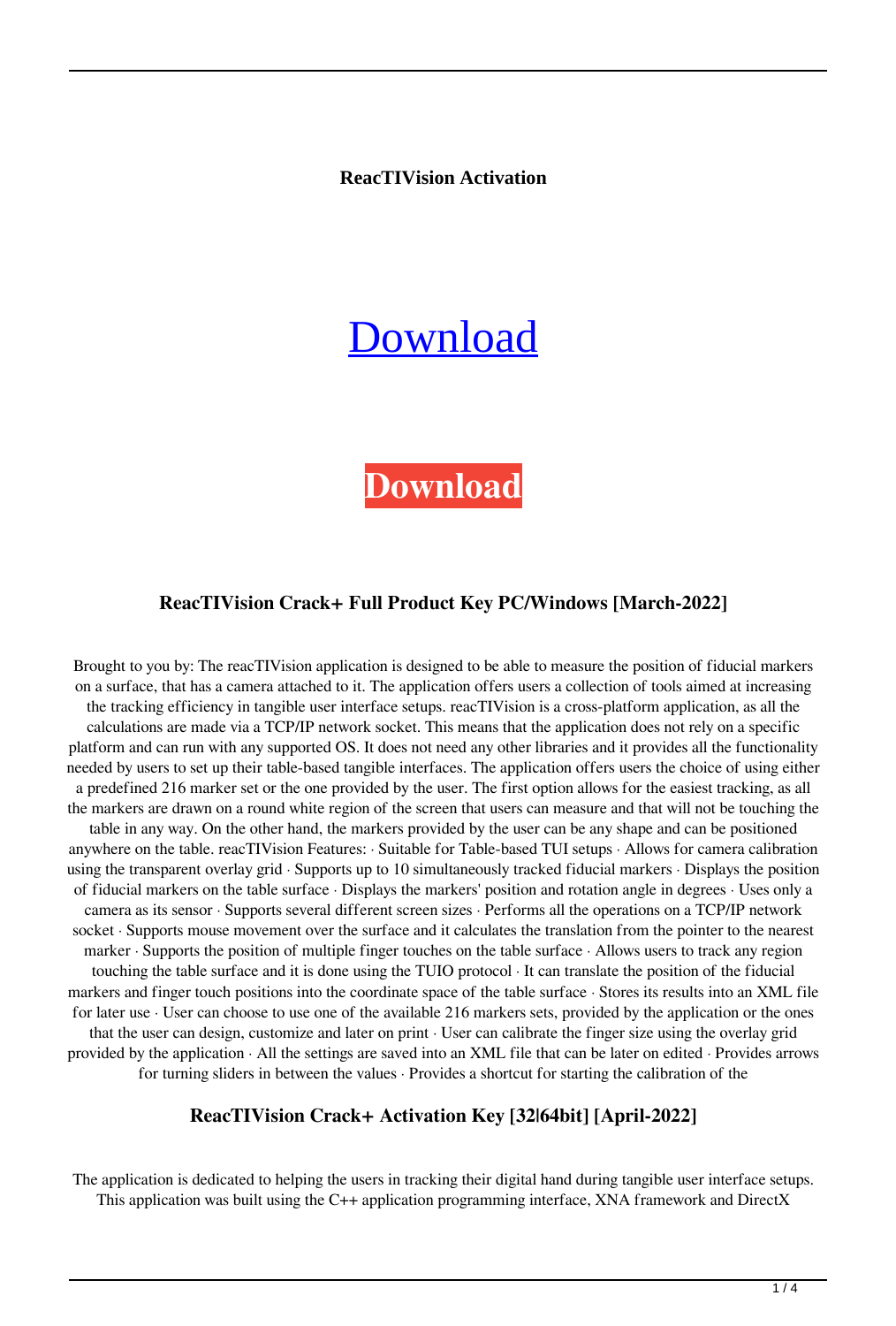(DirectInput). The software consists of an application program that supports multiple input methods, such as a Microsoft Kinect, a Leap Motion, a Wii Remote or a Phillips Intuos pen. It also requires a computer with Windows XP or higher operating system, with graphics card drivers compatible with DirectInput.reacTIVision Activation Code Features: - Supports a Wii Remote, Microsoft Kinect, Leap Motion or a Phillips Intuos pen as an input device. - Allows the user to check the "extra" fiducial markers that were printed during the setup process of a table-based tangible user interface. - Combines the position and rotation of fiducial markers with the position of the tangible user interface's surface, allowing the user to get a complete picture of the set-up. - Supports the TUIO protocol, allowing the user to perform open sound control messages through a UDP network socket and transmit to its corresponding client application the state of tangible objects and multi-touch objects that are found into a tablebased interface. - Allows the user to calibrate the finger size through the overlay grid provided by the application and later calibrate the finger size by marking a round white region touching the surface and checking its size. - Stores the input and output settings into an XML file, which can be later on edited by the user. - The user is provided with many different interfaces to set up a table-based tangible user interface and choose among different fiducial markers. - The user is provided with an on-screen help file that provides general information about the application. What's New in this Version: Version 1.2: – Includes a new joystick interface – Fixed the position of the "Arrow" slider – Fixed the position of the "Handle" slider – Fixed the position of the "Hand" slider – The "Draw" button now allows the user to draw over the application – The "Nozzle" box now has a scale – Fixed an issue with reacTIVision not responding to the joystick interface – Fixed an issue with the joystick interface not responding to the user – Fixed the "X", "Y" and "Z" sl 81e310abbf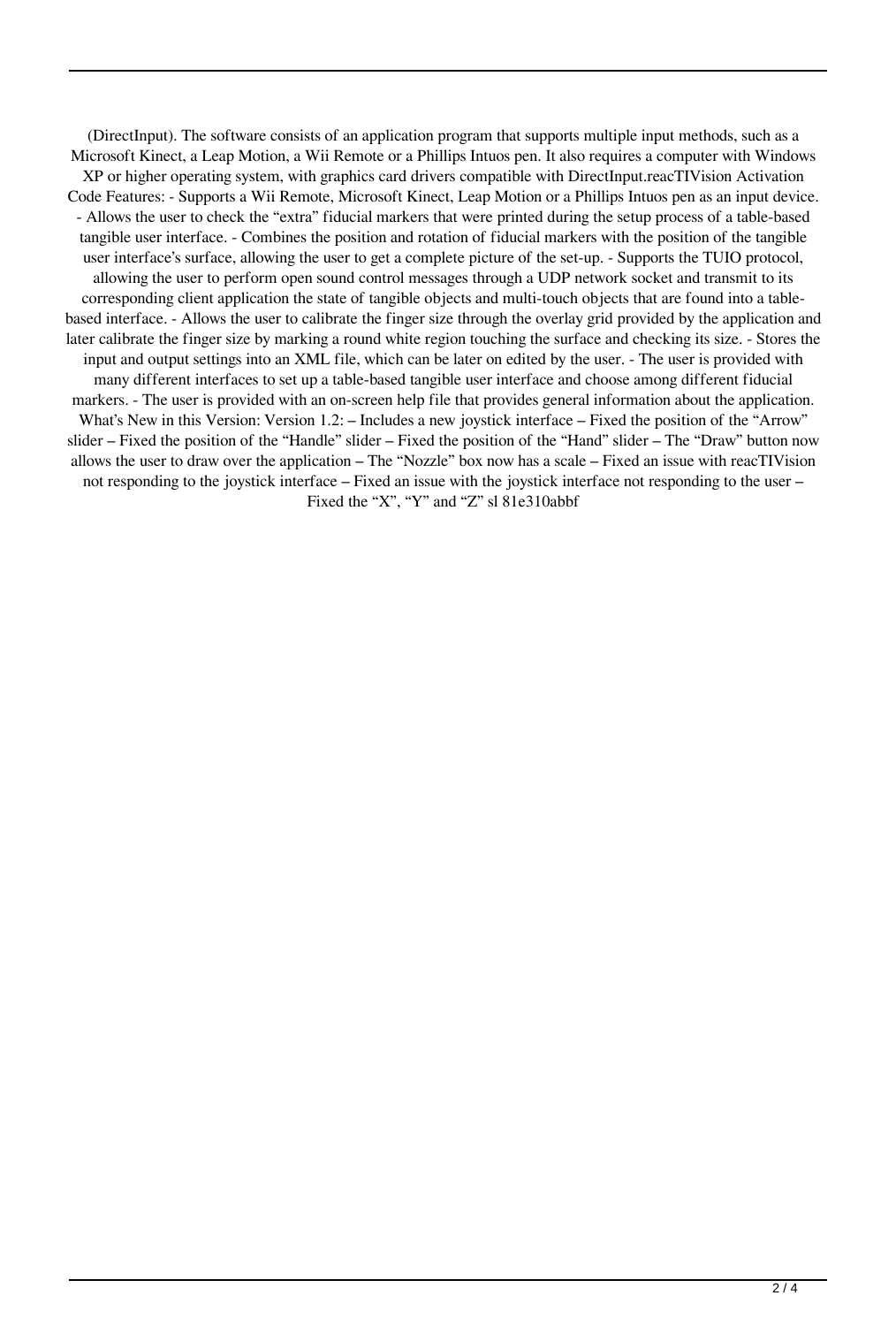#### **ReacTIVision Crack+ Activation Code Free (2022)**

reacTIVision is a cross-platform application that will help users develop their table-based tangible user interfaces. It will support them in tracking the fiducial markers that they use for finger tracking and multi-touch. Moreover, it will include an application interface that will be kept simple to avoid a cluttered user interface. Features: Simple user interface Sliders and check boxes for settings adjustment The application will include a GUI calibration tool for controlling the finger size. It will work automatically if the fiducial markers that users have chosen are successfully placed into the table surface. A set of 216 fiducial markers will be included into the application, which can be printed on transparency paper to be used on real-world setups. This way users will be able to compare different fiducial markers within the application. All the settings are saved into an XML file. Commands are sent to clients by using the TUIO protocol. Usage: reacTIVision [options] command [arguments] reacTIVision [options] help reacTIVision [options] usage Examples: resampleMono[]'stereo' 0.5'stereo' 0.2 sends the reacTIVision executable the resampleMono command and arguments resampleMono help stereo and stereo sent the reacTIVision executable the resampleMono command and 'help' help sent the reacTIVision executable the resampleMono command and 'help' Usage: reacTIVision [options] command [arguments] reacTIVision [options] help reacTIVision [options] usage Command: Usage: reacTIVision [options] argument [argument] argument: A number from 0 to 30 can be used to control the number of iterations for the tracker to make a realtime position estimate. For example: -TrackerNumber=3 No other number should be used Default: 6 If TrackerNumber is not given, 6 will be used. argument: A number from 0 to 60 can be used to control the probability that the position is changed for the tracker to make a realtime position estimate. For example: -TrackProbability=5 No other number should be used Default: 15 If TrackProbability is not given, 15 will be

#### **What's New In ReacTIVision?**

reacTIVision is a cross-platform GUI tracking application for table-based tangible user interface setups. It was created to be an efficient tracking application that could facilitate any user that was setting up an innovative tablebased interface for their system. reacTIVision could be used to track any type of fiducial markers as long as they could be printed on a dark background and touched. reacTIVision is capable of recording realtime events in a lowlevel audio interface and this could help users with their table-based interface setups. Users can send open sound control messages to any other application that is currently running through a UDP socket. Therefore, reacTIVision could be used to track any kind of tangible interface, such as a pointer or a multi-touch, as long as it is attached to a table. reacTIVision comes packed with a GUI-based toolset for tracking fiducial markers on the screen. The user could calibrate the finger size of any finger with a white circular object that is touching the screen. The size of the finger is adjustable in any way as long as the cursor has the white circular shape. All the settings are stored into a XML file that can be easily edited. Using the application is extremely easy and users will only need to calibrate the finger's size and then use the application's tools to track the fiducial markers that are touching the screen. Features: \* Track any type of tangible interfaces that are attached to a table \* Create your own fiducial marker (or use one that is provided with the application) \* The software comes packed with 216 predefined fiducial markers \* The software is capable of calibrating the finger size with a white circular object \* The software is capable of tracking any type of tangible interface \* Users can send open sound control messages to other applications that are currently running \* Users can edit the XML file that stores the application's settings \* Users can create their own XML files that store the application's settings Technical Requirements: \* Applicable for Windows Vista, Windows 7, Windows 8, and Windows 10  $*$  The users will need to download and install the standalone application from this page  $*$  The standalone application will be extracted inside the users' C:\Users\user\AppData\Local\Temp directory \* The binary file will be copied to the users' C:\Users\user\AppData\Local\Temp directory \* The application will be unpacked and ready to use. Credits: \* Designed and written by Gonzalo D. Gonzalez \* The creator of reacTIVision, the first and only project designed for table-based tangible user interface setups. License: reacTIVision is licensed under a GPLv3 license. Any users that would like to use this application commercially are required to purchase an license. Please download the binary file